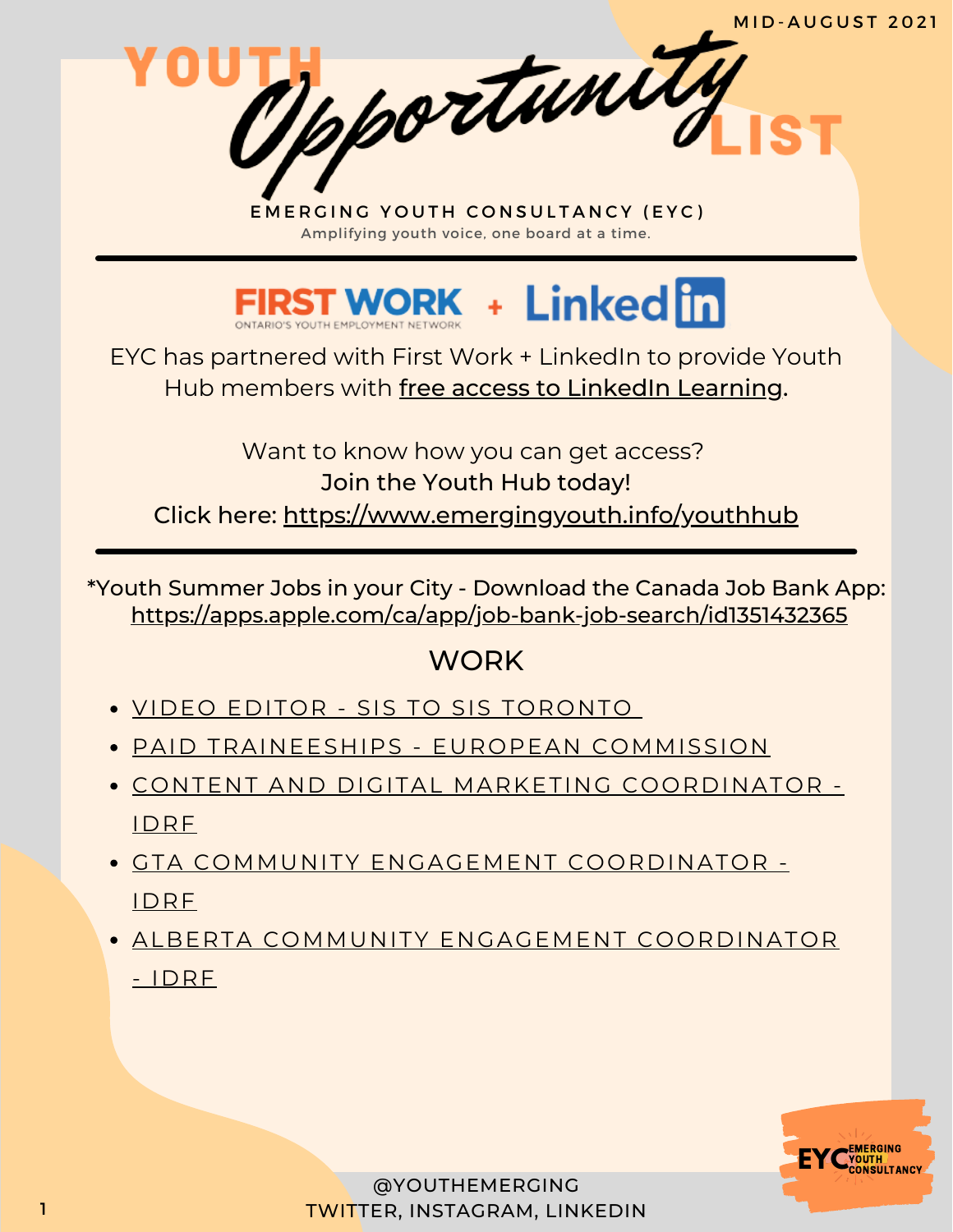**EYC** CONSULTANCY

EMERGING YOUTH CONSULTANCY (EYC) Amplifying youth voice, one board at a time.

- SALES ACCOUNT [EXECUTIVE](https://www.linkedin.com/jobs/view/2678148893/) GIFT BETTER CO.
- [SPORTSBALL](https://www.linkedin.com/jobs/view/2675235212/) COACH SPORTBALL COACHING KIDS' SPORTS
- [COORDINATOR,](https://client.njoyn.com/CL2/xweb/Xweb.asp?tbtoken=YV5bRxMXCBt3Y3J5RVJSCFtMBmFEcFBYAUggW1sPE20tWkpvWUFtdBF2cQkbVhJRSHcqWA%3D%3D&chk=ZVpaShw%3D&CLID=27317&page=jobdetails&JobID=J0821-0101&brid=EX289460&LANG=1) PROGRAM DESIGN AND DELIVERY CIHI
- PR [COORDINATOR](https://jobs.lever.co/wattpad/c66e11c8-9369-4bfa-9bb5-1a66e48b1454) WATTPAD
- EARLY CAREERS (VARIOUS [POSITIONS\)](https://careers.canon.ca/early-careers/) CANON CANADA
- **[INDIGENOUS](https://docs.google.com/document/d/1kKydPHpharCRW8NFgS50p7T-crp_qe1U8_ue4MdwzrE/edit) RESEARCH ASSISTANT RYERSON** LEADERSHIP LAB
- **INDIGENOUS [CONSULTANT](https://docs.google.com/document/d/1jRDM-rzhZovziTHQn6lfMEqqpktHXSQ_b4M-n2B1yfY/edit) RYERSON LEADERSHIP LAB**
- LINKEDIN GROUP: STUDENT [OPPORTUNITIES](https://www.linkedin.com/groups/12455311) IN THE GTA
- ACCOUNT [REPRESENTATIVE](https://www.uber.com/global/en/careers/list/102521/) UBER
- **ADMIN ASSISTANT, PUBLIC POLICY AND [COMMUNICATIONS](https://jobs.netflix.com/jobs/86828011)** - NETFLIX
- EPIC SUPPORT STAFF (250 [POSITIONS!\)](https://careers.lakeridgehealth.on.ca/eRecruit/VacancyDetail.aspx?VacancyUID=000000033155) LAKERIDGE HEALTH
- **ADMIN ASSISTANT [NEWCOMER](https://www.newcomerwomen.org/job-openings/new-project-coordinator-july-2021) WOMEN'S SERVICES** TORONTO
- PROJECT [ASSISTANT](https://baycrest-hospital-openhire.silkroad.com/epostings/index.cfm?fuseaction=app.dspjob&jobid=2790&company_id=30045&version=1&jobBoardId=10009) BAYCREST HEALTH SCIENCES
- BUSINESS DEVELOPMENT [REPRESENTATIVE](https://boards.greenhouse.io/brainstation/jobs/4446054003?gh_src=c1c990643us) BRAIN **STATION**
- CUSTOMER EXPERIENCE ASSOCIATE (INDIGENOUS CANDIDATES) [-SCOTIABANK](https://jobs.scotiabank.com/Scotiabank%20(default)/job/Brampton-First-Nations%2C-Inuit-and-Metis-Candidates-Customer-Representative-%28Toronto-Region%29-ON/543784917/)
- STUDENT/NEW GRAD [OPPORTUNITIES](https://jobs.scotiabank.com/go/Student-&-New-Grad-Jobs/2298417/?utm_campaign=JB_Sept20_Campus_CareerSite_CTA_EN) SCOTIABANK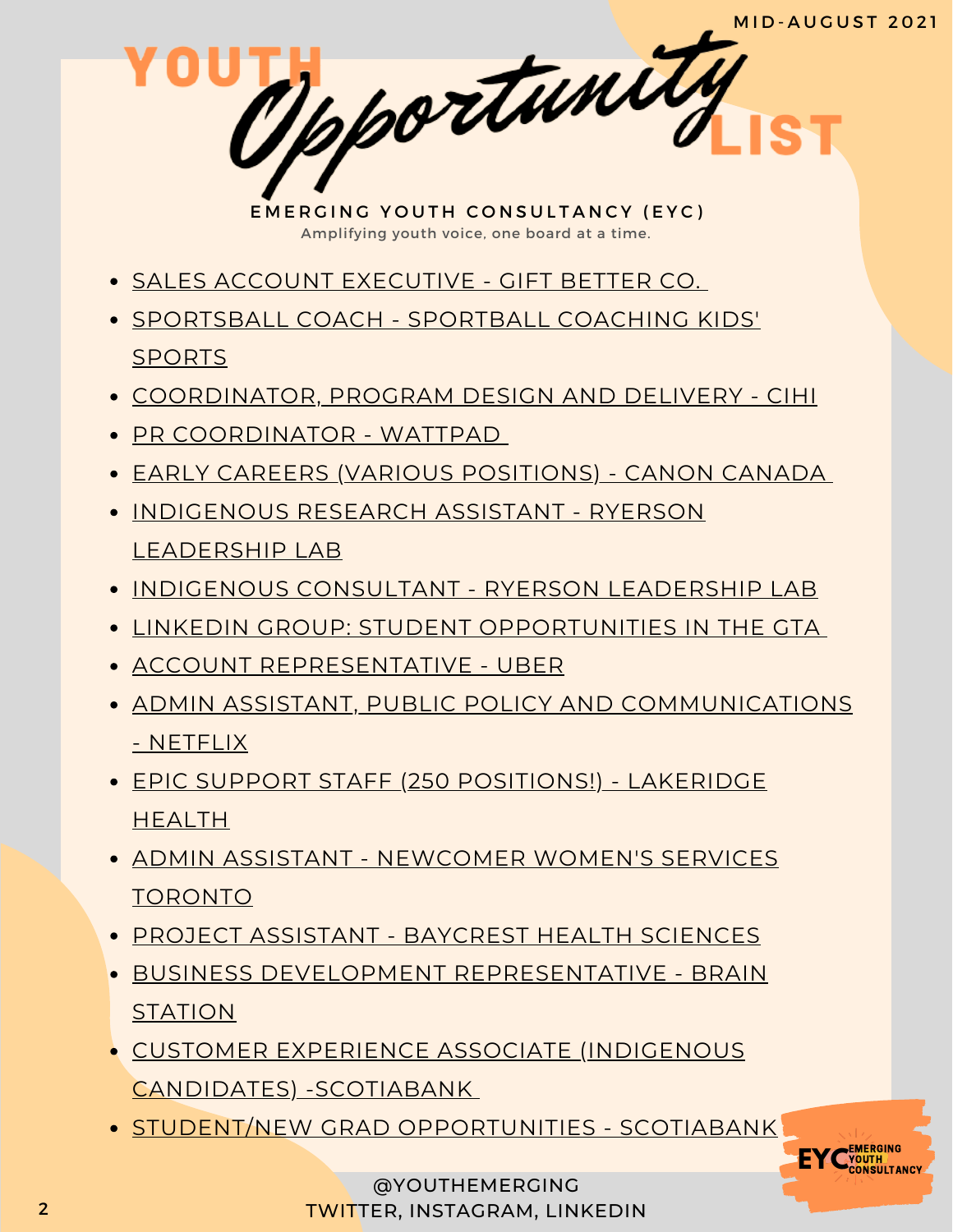- **PROJECT ASSISTANT YORK [UNIVERSITY](https://jobs-ca.technomedia.com/yorkuniversity/?offerid=3662)**
- **INNOVATION [CONSULTING](https://www.onova.io/innovation-consulting-internship) INTERNSHIP PROGRAM -ONOVA**
- EMPLOYEE #1 [ONOVA/INOKI](https://www.onova.io/onova-inoki-bathhouse) BATHHOUSE
- [INTRAPRENEURSHIP](https://ventureforcanada.ca/programs/intrapreneurship) PROGRAM VENTURE FOR CANADA
- FEDERAL STUDENT WORK EXPERIENCE PROGRAM (FSWEP) - [GOVERNMENT](https://www.canada.ca/en/public-service-commission/jobs/services/recruitment/students/federal-student-work-program.html) OF CANADA
- CLIENT SUPPORT CENTRE ROLES [IMMIGRATION,](https://emploisfp-psjobs.cfp-psc.gc.ca/psrs-srfp/applicant/page1800?toggleLanguage=en&poster=1504432) REFUGEES AND CITIZENSHIP CANADA
- **STUDENT [OPPORTUNITIES](https://careers-carrieres.cra-arc.gc.ca/gol-ged/wcis/pub/rtrvjbpst.action?pi=D06726B228B01EDBB2C1A18D2C3EA0F2) CRA**
- CALL CENTRE AGENT [NUMERIS](https://numeris.csod.com/ux/ats/careersite/6/home/requisition/406?c=numeris)
- CALL FOR WRITERS AND BLOG POSTS EMERGING YOUTH [CONSULTANCY](https://www.emergingyouth.info/youthhub) (EYC)
- CUSTOMER SERVICE ASSOCIATE [ACCENTURE](https://www.accenture.com/ca-en/careers/jobdetails?id=R00035809_en&title=Customer+Service+Associate+-+Permanent)
- TEAM MANAGER, SOCIAL MEDIA [ACCENTURE](https://www.accenture.com/ca-en/careers/jobdetails?id=R00023661_en&title=Team+Manager+-+Social+Media)
- BUSINESS DEVELOPMENT [REPRESENTATIVE](https://www.welbi.co/careers/business-development-representative-2) WELBI
- CUSTOMER EXPERIENCE [COORDINATOR](https://www.welbi.co/careers/customer-experience-coordinator) WELBI
- VARIOUS PM [POSITIONS](https://emploisfp-psjobs.cfp-psc.gc.ca/psrs-srfp/applicant/page1800?toggleLanguage=en&poster=1601436) PUBLIC HEALTH AGENCY OF CANADA
- VARIOUS INTERNSHIPS UNITED NATIONS [FOUNDATION](https://unfoundation.org/careers/internship-opportunities/)

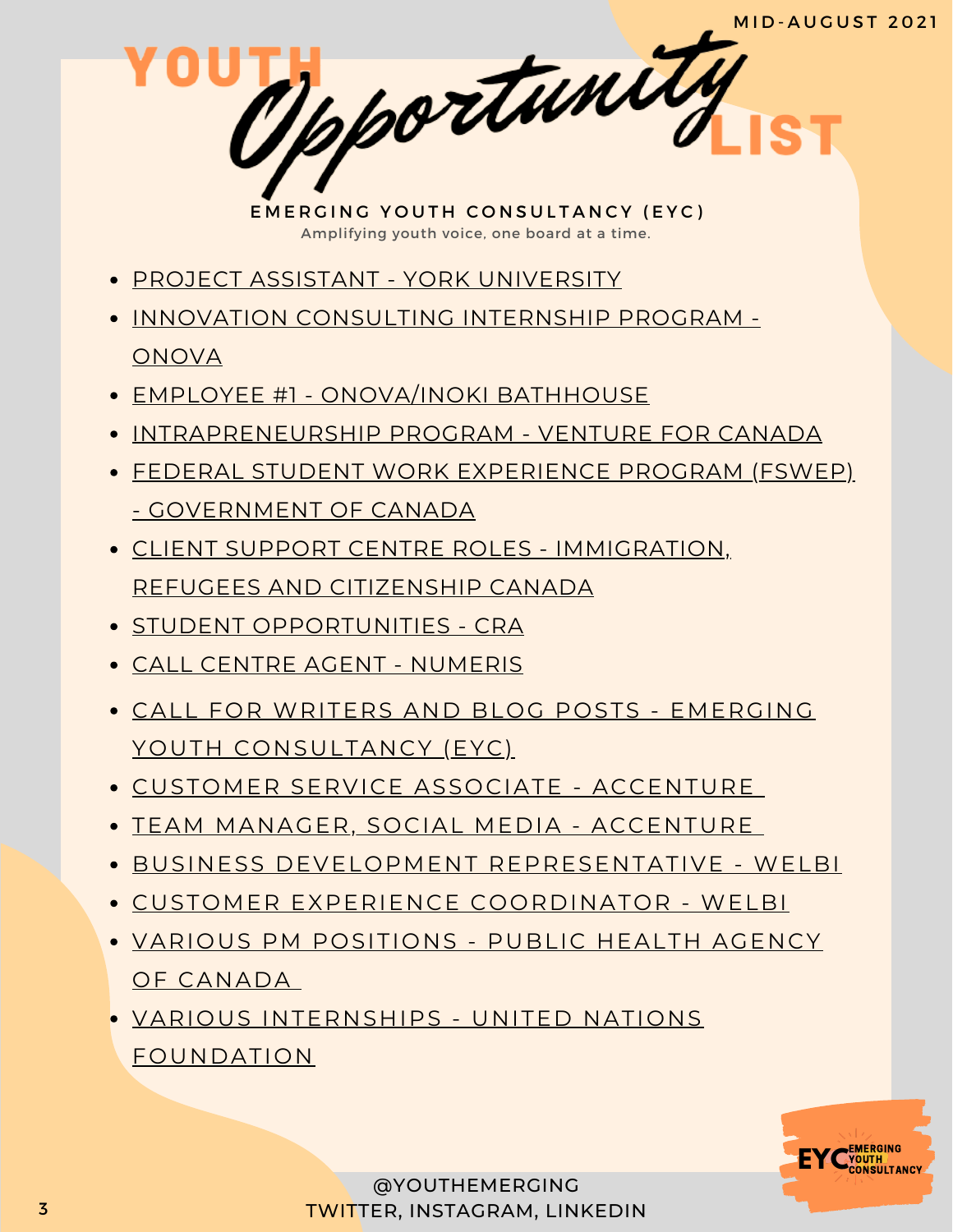

# VOLUNTEER

#### \*CHECK OUT [HTTPS://WWW.SPARKONTARIO.CA/?PAGE=1](https://www.sparkontario.ca/?page=1) TO EXPLORE OPPORTUNITIES ACROSS ONTARIO\*

- VARIOUS EXEC [POSITIONS](https://docs.google.com/forms/d/e/1FAIpQLSeljsUdDJpXIIqib-khVC6ee3avls_-3w4Xpz-oxv8LWUW3mA/viewform) PITCH IT GREEN
- OVERNIGHT CRISIS [RESPONDER](https://kidshelpphone.ca/get-involved/participate/call-volunteers-crisis-text-line) KIDS HELP PHONE
- INDIGENOUS [ENGAGEMENT](https://kidshelpphone.ca/get-involved/first-nations-inuit-and-metis/volunteer-for-our-indigenous-engagement-program/) PROGRAM VOLUNTEER KIDS HELP PHONE
- BLACK ACHIEVERS [MENTORSHIP](https://ymcagta.org/youth-programs/Black-Achievers-Mentorship-Program) PROGRAM (MENTOR) YMCA
- VARIOUS [VOLUNTEER](https://docs.google.com/forms/d/e/1FAIpQLSciMF1ROT1f_mGS2Wx822QU0zDYcf3zka0UC9rIAM9z03W8Pw/viewform) POSITIONS ON CANADA PROJECT
- GENERAL VOLUNTEER [MENSTRUATION](https://docs.google.com/forms/d/e/1FAIpQLSe-ORQRxArU5ZwQWT3JfGEjRtyUwanp5p64UPHwK1nL5Pz__w/viewform) REDEFINED
- BOARD OF [DIRECTORS](https://studentenergy.org/student-energys-board-of-directors-is-recruiting-two-new-directors/) STUDENT ENERGY

# RESEARCH/COMPETITIONS

- **[BRIDGING](https://www.browncitizencircle.ca/events/youth-social-policy-case-competition) THE GAP: YOUTH SOCIAL POLICY CASE** [COMPETITION](https://www.browncitizencircle.ca/events/youth-social-policy-case-competition) - BROWN CITIZEN CIRCLE
- BE THE BOSS: BUSINESS [SIMULATION](https://web.cvent.com/event/0c596248-56d3-422d-a7be-4a6be1b3b1ed/summary) CANADIAN TIRE
- YOUTH [ENGAGEMENT](https://www.canchild.ca/en/research-in-practice/current-studies/youth-engagement-in-research) IN RESEARCH CANCHILD CENTRE FOR CHILDHOOD DISABILITY RESEARCH
- SAFE HANDS SAFE HEARTS RESEARCH STUDY WOMEN'S HEALTH IN WOMEN'S HANDS CHC & [UNIVERSITY](https://www.safehandssafehearts.com/ca/) OF TORONTO

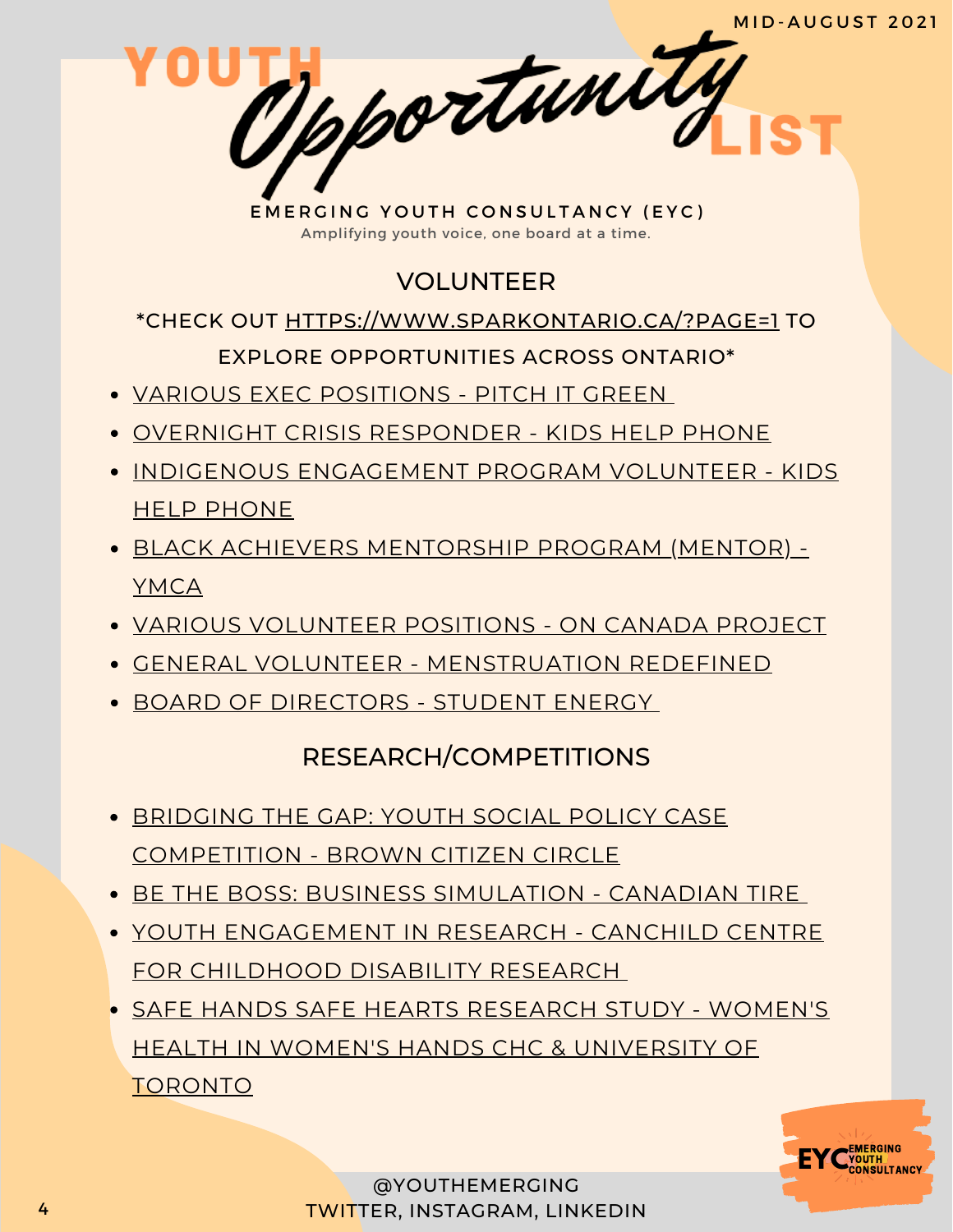PROFESSIONAL DEVELOPMENT & SKILL BUILDING

- [EA](https://summit.powertofly.com/)RLY CAREER [CONNECTIONS](https://summit.powertofly.com/) AND MID CAREER PIVOTS POWER TO FLY SUMMIT
- **STUDENT INTERNSHIPS AND PROJECTS [BRIDGESPACE](https://bridgespace.io/)**
- THE [PERSONAL](https://docs.google.com/forms/d/e/1FAIpQLSckp26KhOm7DfXsaNb0_JDS_plLspDnUygOP1cPJbexch6XDA/viewform) COME UP SIS TO SIS TORONTO
- JOB SEARCH & INTERVIEW [WORKSHOP](https://www.runtheworld.today/app/c/jobsearch-interviewskills) WITH ALEENAH ANSARI - FLIK
- NEXT LEVEL (YOUTH & COACH [APPLICATIONS\)](https://girls20.submittable.com/submit) G(IRLS)20
- BLACK ACHIEVERS [MENTORSHIP](https://ymcagta.org/youth-programs/Black-Achievers-Mentorship-Program) PROGRAM (MENTEE) YMCA
- [FACILITATOR](https://docs.google.com/forms/d/e/1FAIpQLSe1fDhYODRagameDOKsf4_FfWns-yNAQEeNTHWK5Pn7XxHuog/viewform) TRAINING PROGRAM UPSTARTED
- CANON FUTURES [INTERNSHIP](https://www.canonfutures.ca/) CANON CANADA
- [PRO](https://techconsultingcommunity.com/pro-bono-tech-consulting/) BONO TECH [CONSULTING](https://techconsultingcommunity.com/pro-bono-tech-consulting/) PROGRAM TECH CONSULTING COMMUNITY
- YOUTH WEEK NESTLE [CANADA](https://nestlecanadayouthweek.vfairs.com/en/registration)
- ADAPT: ADVANCED DIGITAL AND [PROFESSIONAL](https://www.ryerson.ca/adapt/) TRAINING
- TECH TRAINING [PROGRAMS](https://www.joincolab.io/#Program-Tracks) CO.LAB I YOU BELONG IN **TECH**
- TECH/IT SKILLS TRAINING [PROGRAMS](https://npowercanada.ca/) NPOWER CANADA
- ELEVATE TALENT PROGRAM TORONTO CENTRE FOR LEARNING AND [DEVELOPMENT](https://www.tccld.org/programs/elevatetalent/)
- IMMIGRANT WOMEN [INTEGRATION](https://survey.zohopublic.com/zs/I5CCbQ) PROGRAM TORONTO CENTRE FOR LEARNING AND [DEVELOPMENT](https://survey.zohopublic.com/zs/I5CCbQ)
- R FOR DATA [SCIENCE](https://r4ds.had.co.nz/)



@YOUTHEMERGING TWITTER, INSTAGRAM, LINKEDIN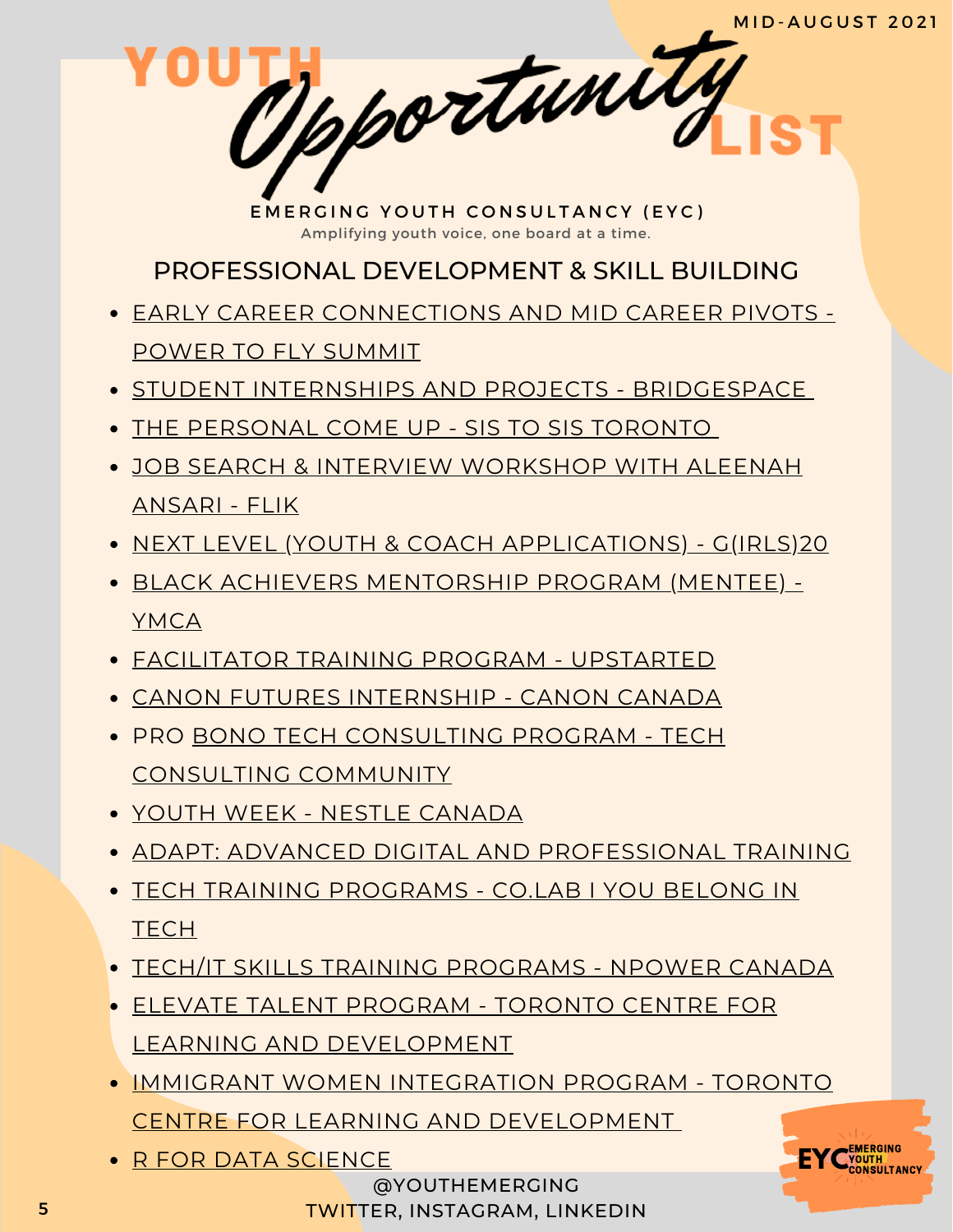EMERGING YOUTH CONSULTANCY (EYC) Amplifying youth voice, one board at a time. [INDIGENOUS](https://elearning.cancercare.on.ca/course/view.php?id=101) CULTURAL SAFETY COURSE - CANCER CARE ONTARIO GOOGLE [SKILLSHOP](https://skillshop.withgoogle.com/) COGNIZANT [RETURNSHIP](https://careers.cognizant.com/global/en/cognizant-returnship-program) PROGRAM - COGNIZANT XTREME TALENT [ACCELERATOR](https://www.investottawa.ca/xtreme-talent-accelerator/?utm_source=LinkedIn&utm_medium=Paid%20Ads&utm_campaign=XTAP%20Paid%20Ads&li_fat_id=f24b5ec5-db43-4428-88f9-92b5a2d0c0dc) - INVEST OTTAWA MARKETING [RESOURCES](https://acadium.com/) - ACADIUM YOUTH CLIMATE LEADERSHIP PROGRAM - YOUTH CHALLENGE [INTERNATIONAL](https://www.yci.org/innovatemyfuture/youth-climate-leadership/) THE [KNOWLEDGE](https://tks.world/program/) SOCIETY (TKS) **• INDIGENOUS SKILLS AND [EMPLOYMENT](https://www.nwac.ca/iset/) TRAINING - NATIVE** WOMEN'S ASSOCIATION OF CANADA ONLINE COURSE: HEALTH IMPACT ASSESSMENT - M D Ortwarty

- **POLICY**
- **[INTRODUCTION](https://docs.google.com/forms/d/e/1FAIpQLSctSd9ZAcZBpswQj0URzEHVXlpF--qyT2AR6_1tKyoFS1iIYQ/viewform) TO USER EXPERIENCE U FOR CHANGE**

NATIONAL [COLLABORATING](https://www.ncchpp.ca/274/online-course.ccnpps) CENTRE FOR HEALTHY PUBLIC

- **MCGILL X RBC FUTURE LAUNCH [PERSONAL](https://learn.mcgillpersonalfinance.com/account/login/) FINANCE COURSE**
- GET JOB READY [PROGRAM](https://idrf.ca/project/getjobready/) IDRF
- FOCUS FORWARD FOR INDIGENOUS YOUTH: [EMPLOYMENT](https://docs.google.com/forms/d/e/1FAIpQLSfRCREo2hIabn1L271SDl0wPRkApB5N12_6bON-DnyYu8lGEg/viewform) 101 & RESUME BUILDING - FOCUS FORWARD FLY
- HIGH SCHOOL [AMBASSADOR](https://www.cpaontario.ca/become-a-cpa/why-cpa/high-school-ambassador-program) PROGRAM CPA ONTARIO
- [QUALITATIVE](https://www.linkedin.com/posts/drphilipadu_qualitative-data-coding-workshop-activity-6819644783024230400-d0mU/) CODING RESOURCE